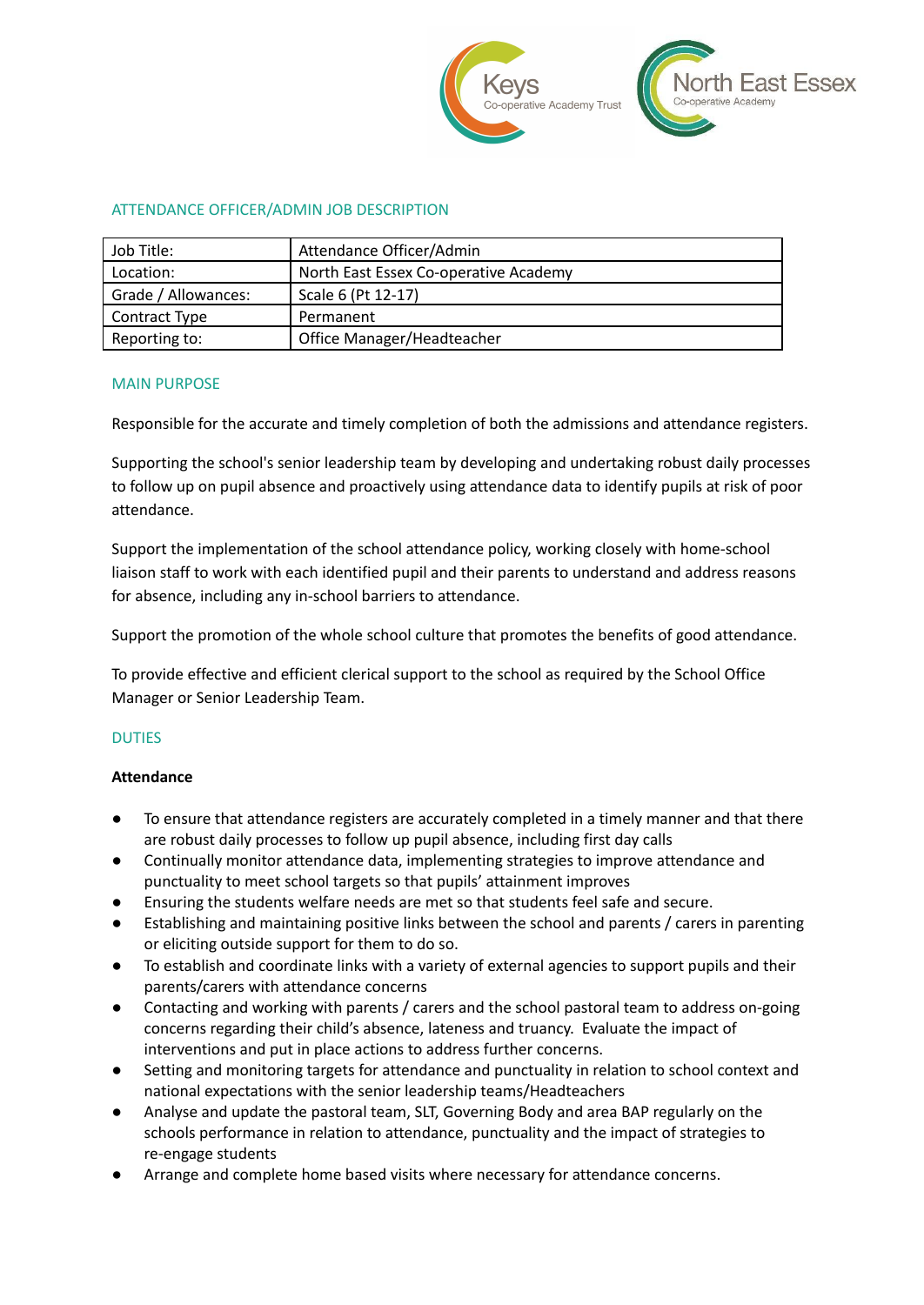- Prepare details for legal cases in conjunction with Attendance Compliance service
- To participate in the evaluation and review of the agreed support for pupils following recommendations made at internal BAP meetings
- To make referrals and liaise regularly with Social Services regarding child protection matters, organising and attending PEP, TAC and core group meetings, attending child protection meetings and feeding back regarding pupil educational needs
- To assess pupils' individual needs, often with parental support, to consider and implement the best possible support to address any concerns, liaising with and making referrals to external agencies where required.
- To provide the Senior Team with appropriate reports upon request.
- To provide support for students who are exhibiting difficult, aggressive and distressing behaviour.

# **Admissions**

- To ensure that the admissions register (School MIS) is accurately completed in a timely manner for all new admissions and leavers.
- To arrange and attend referral panel meetings on a fortnightly basis.
- To ensure all referrals are fully completed and signed. Liaise with schools/Academies accordingly.
- Maintain and update admissions lists so that staff are aware of upcoming admissions.
- Liaise with SLT regarding admissions and ensure that Initial visits have been arranged and taken place.
- Ensure that leavers' process is followed, especially those returning to maintained or special schools mid term. Leavers forms updated and Education Compliance informed via Essex schools infolink.
- Monitor numbers on roll and liaise with the Head of School when approaching number intended to admit.

## **General Administration**

● Provide support for school general admin as and when required by the School Business Support Leader or Headteacher.

## **Welfare**

● Responsible for care of children who are hurt or unwell, including liaison with other staff and parents

## **General**

- To participate in the performance and development review process, taking personal responsibility for identification of learning, development and training opportunities in discussion with line manager
- To comply with individual responsibilities in accordance with the role, for health and safety in the workplace
- Ensure that all duties and services provided are in accordance with the School's Equal Opportunities Policy
- The Governing Body is committed to safeguarding and promoting the welfare of children and young people and expects all staff and volunteers to share in this commitment by undertaking appropriate training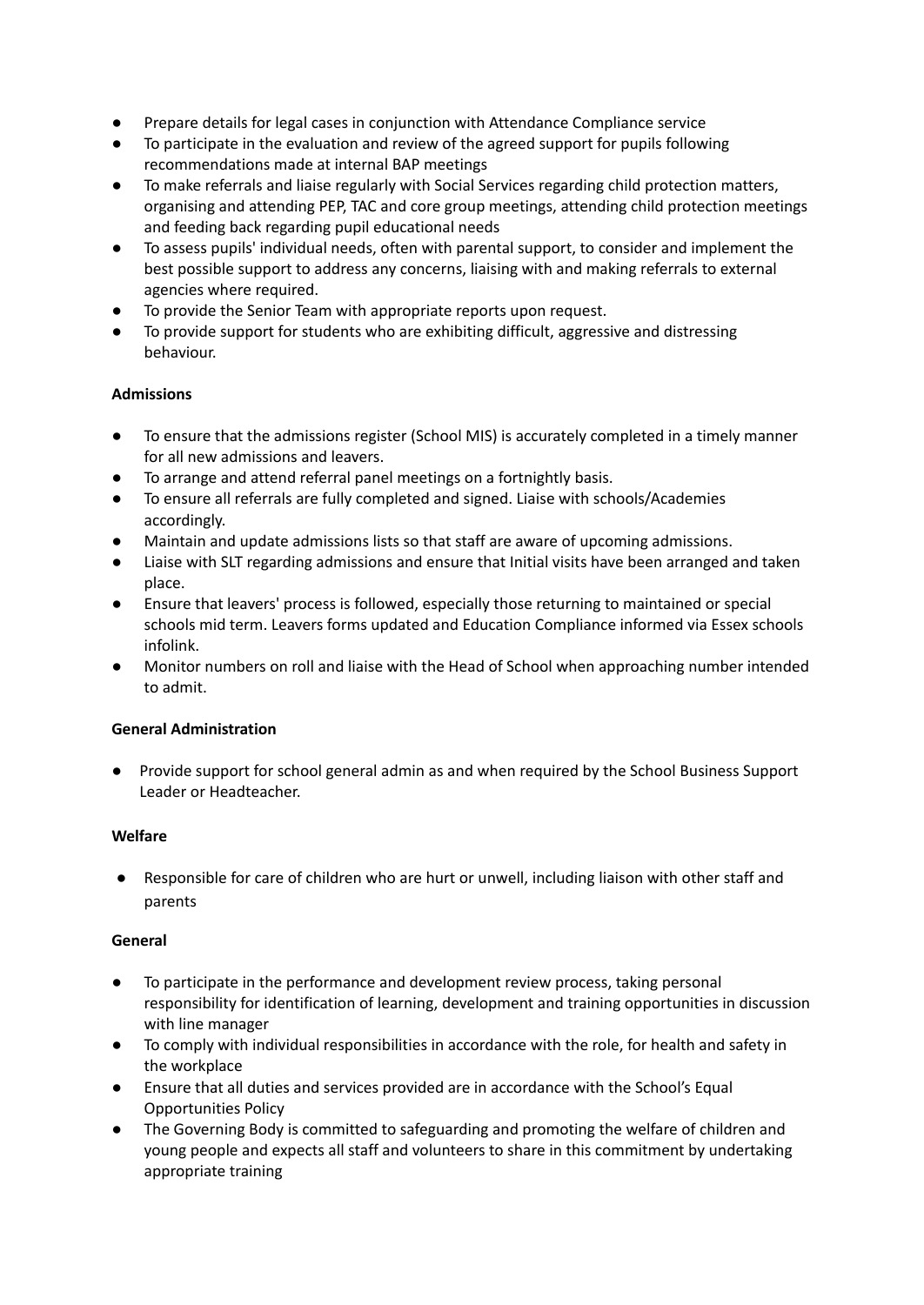The duties above are neither exclusive or exhaustive and the post holder may be required by the Headteacher to carry out appropriate duties within the context of the job, skills and grade

### SAFEGUARDING

Keys Co-operative Academy Trust (KCAT) is committed to safeguarding and promoting the welfare of children and vulnerable adults, and expects all employees and volunteers to share this commitment. Regular training is provided and is a compulsory requirement for all staff.

Keys Co-operative Academy Trust is committed to ensuring all recruitment is undertaken fairly, effectively, safely and in accordance with legislation. The information below provides pre-employment screening guidance for candidates applying to this job at Keys Co-operative Academy Trust.

Pre-Employment Checks appropriate to this Job Profile

- Identity
- Medical Screening
- References
- Qualifications
- Prohibition from Teaching
- Self Disclosure
- Enhanced DBS Check
- DBS Barred List Check
- Keys Co-operative Academy Trust LADO Safeguarding Checks
- Right to work in the UK
- Individuals who have lived outside the UK
- Childcare disqualification check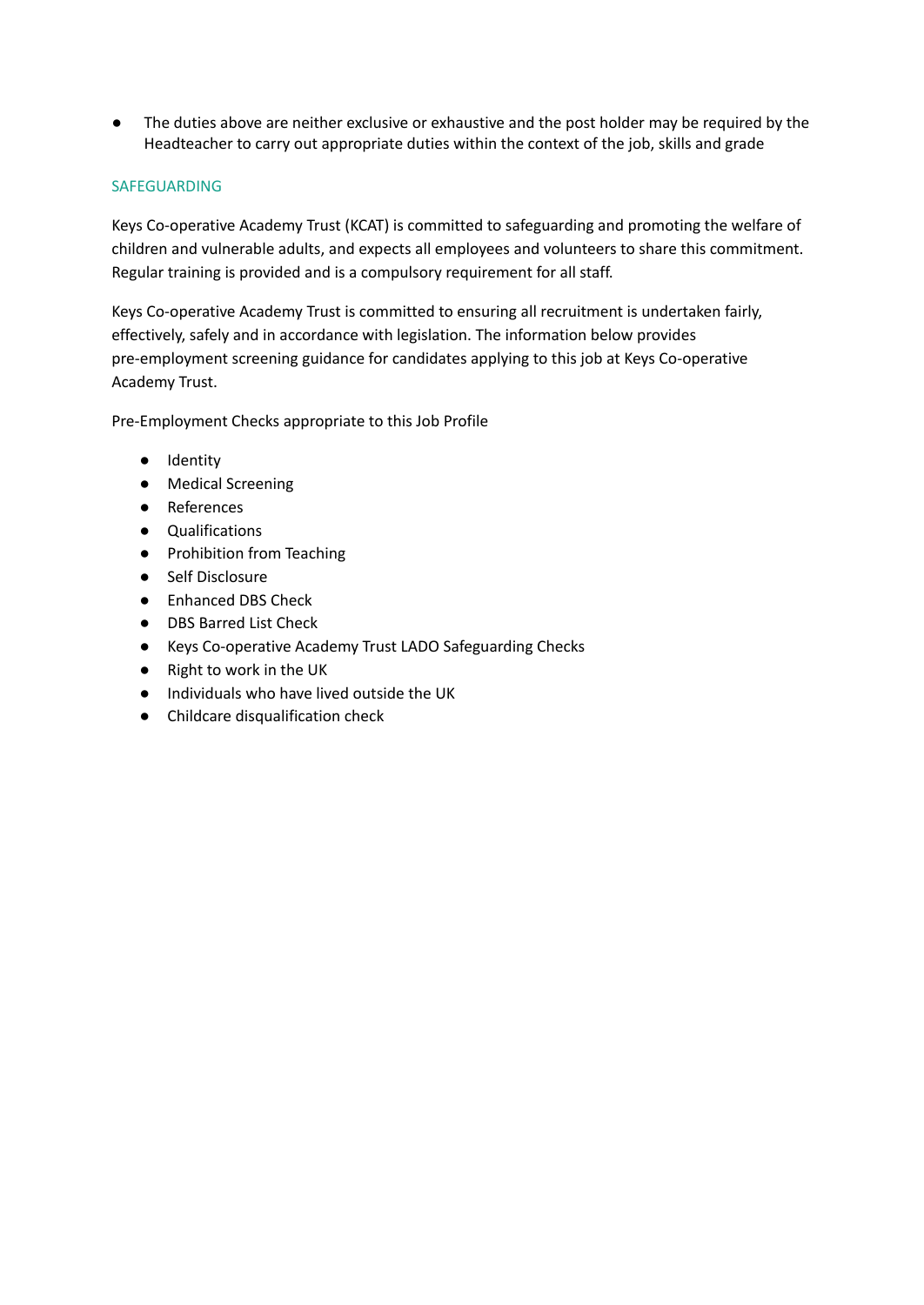### PERSON SPECIFICATION

| Heading                       | <b>Details</b>                                   | <b>Example</b>                                                                                |
|-------------------------------|--------------------------------------------------|-----------------------------------------------------------------------------------------------|
| Qualification &<br>Experience | Specific qualifications and experience           | Experience of administrative work in a busy<br>school environment                             |
|                               |                                                  | Relevant qualification to NVQ Level 3                                                         |
|                               | Knowledge of relevant policies and<br>procedures | Knowledge of general school policies and<br>procedures, especially in relation to attendance  |
|                               | Literacy                                         | Good reading and writing skills                                                               |
|                               |                                                  | Level 2 English qualification                                                                 |
|                               | Numeracy                                         | Ability to count and undertake calculations                                                   |
|                               |                                                  | Level 2 Maths qualification                                                                   |
|                               |                                                  | Ability to use photocopier                                                                    |
|                               | Technology                                       | Ability to use work processor and basic databases                                             |
|                               |                                                  | Experience of Arbor an advantage                                                              |
| Communication                 | Written                                          | Ability to complete forms, write routine letter                                               |
|                               | Verbal                                           | Ability to exchange verbal information clearly<br>with sensitively with children and adults   |
|                               | Languages                                        | Overcome communication barriers with children<br>and adults                                   |
|                               | Negotiating                                      | Ability to consult with colleagues                                                            |
| Working with<br>children      | Behaviour management                             | Understand and implement the school's<br>behaviour management policy                          |
|                               | <b>SEN</b>                                       | Understand and support the differences in<br>children and adults and respond<br>appropriately |
|                               | Curriculum                                       | Understanding of the learning experience<br>provided by the school in relation to the role    |
|                               | Child development                                | Understanding of the way in which children<br>develop in relation to the role                 |
|                               | Health & Well being                              | Understand the importance of physical and<br>emotional wellbeing                              |
|                               |                                                  | Ability to support children who may be<br>unwell                                              |
| Working with<br>others        | Working with partners                            | Understand the role of others working in and<br>with the school                               |